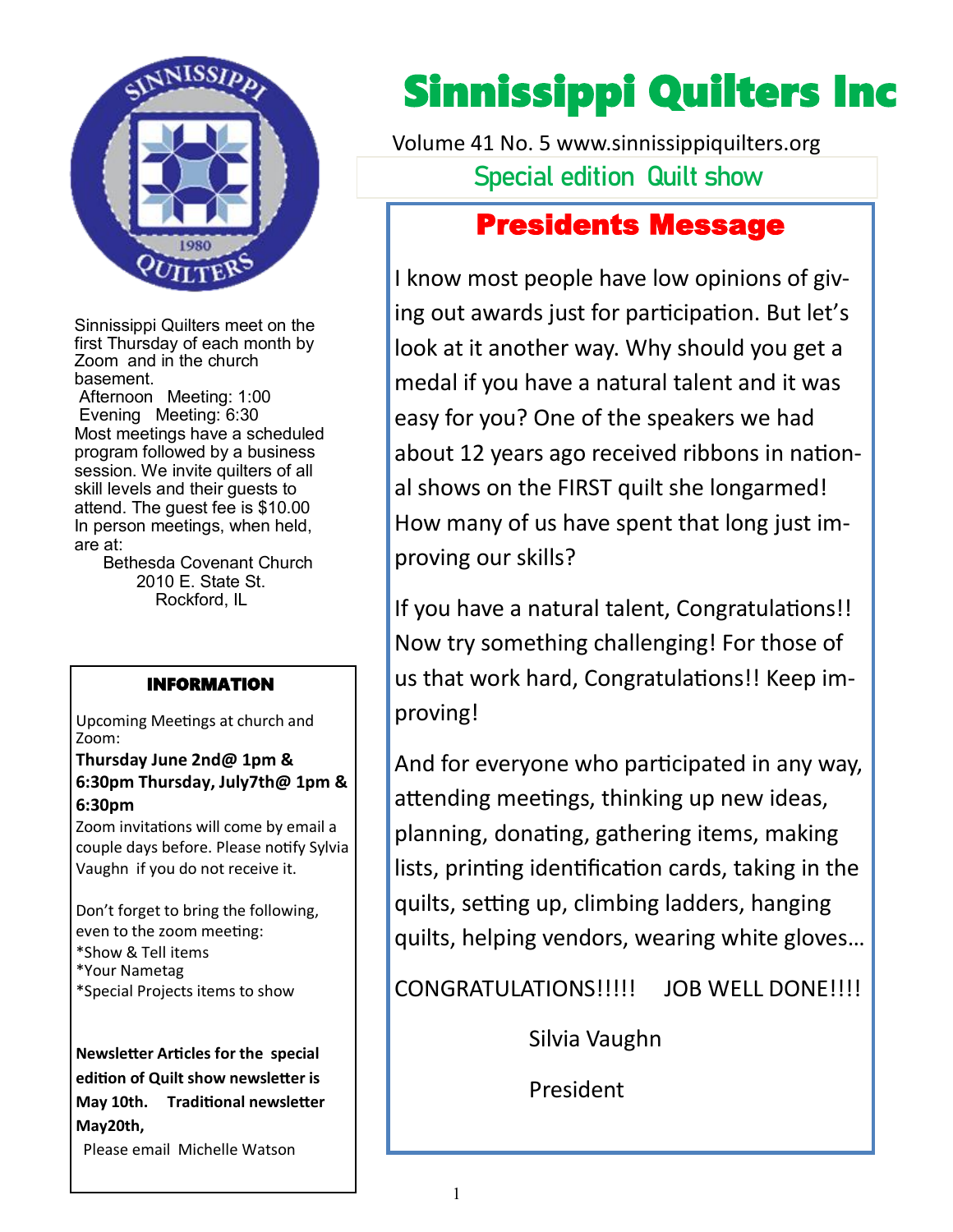#### SETUP FINAL REPORT FOR QUILT SHOW 2022

I would like to thank everyone who helped with the racks, setup and takedown. Once again, we had a nice mix of experienced and inexperienced volunteers. The more volunteers become familiar with the setup and tear down process, the faster and better we can accomplish these tasks. These processes are difficult to describe. The idea of using high schoolers was brilliant!

This was our first experience with the new quilt racks. The racks were quick and easy to set up, don't take up as much space and reduce the tripping risk. We also learned that the racks are adjustable to three heights of 3, 6 and 8 feet. We can also put two racks on the same base.

I am looking for ideas for hanging the small quilts. Do we pin them to the muslin backdrops or is there rings with hooks we can slide on to the cross bars.

Looking forward, I would like to recommend that we find a buyer for the old quilt racks and purchase the new style racks.

Again, thank you everyone for all your help.

Julie Cuccinelli

Setup Chair

#### THANK YOU

Big THANK YOU goes out to all the Sinnissippi Quilt Guild members who participated in helping make all the Medallions for the 2022 Quilt Show. They turned out as great as I had envisioned they would.

We could not have made these beautiful medallions without the skills and talents of Anne Biedowicz. Anne made all the hexagons and yo-yos from her own stash. She made approximately 230 hexagons and 230 yo-yos. Anne, you are still the reigning Queen of hexis and yo-yos!! Thank you.

I would also like to thank Barb Lange for helping place the safety pins on the majority of the Medallions. You are always a great help whenever a helping hand is needed.

Once again all the purple Best Of ribbons were made by Bonnie Hodina. Thank you Bonnie for doing such a great job. And thank you for donating all the supplies that went into making this special medallions.

Fellow SQG members, I hope you were lucky enough to find one of these beautiful medallions ribbons on your award winning quilt. Congratulations to one and all!!

Becky Harvey